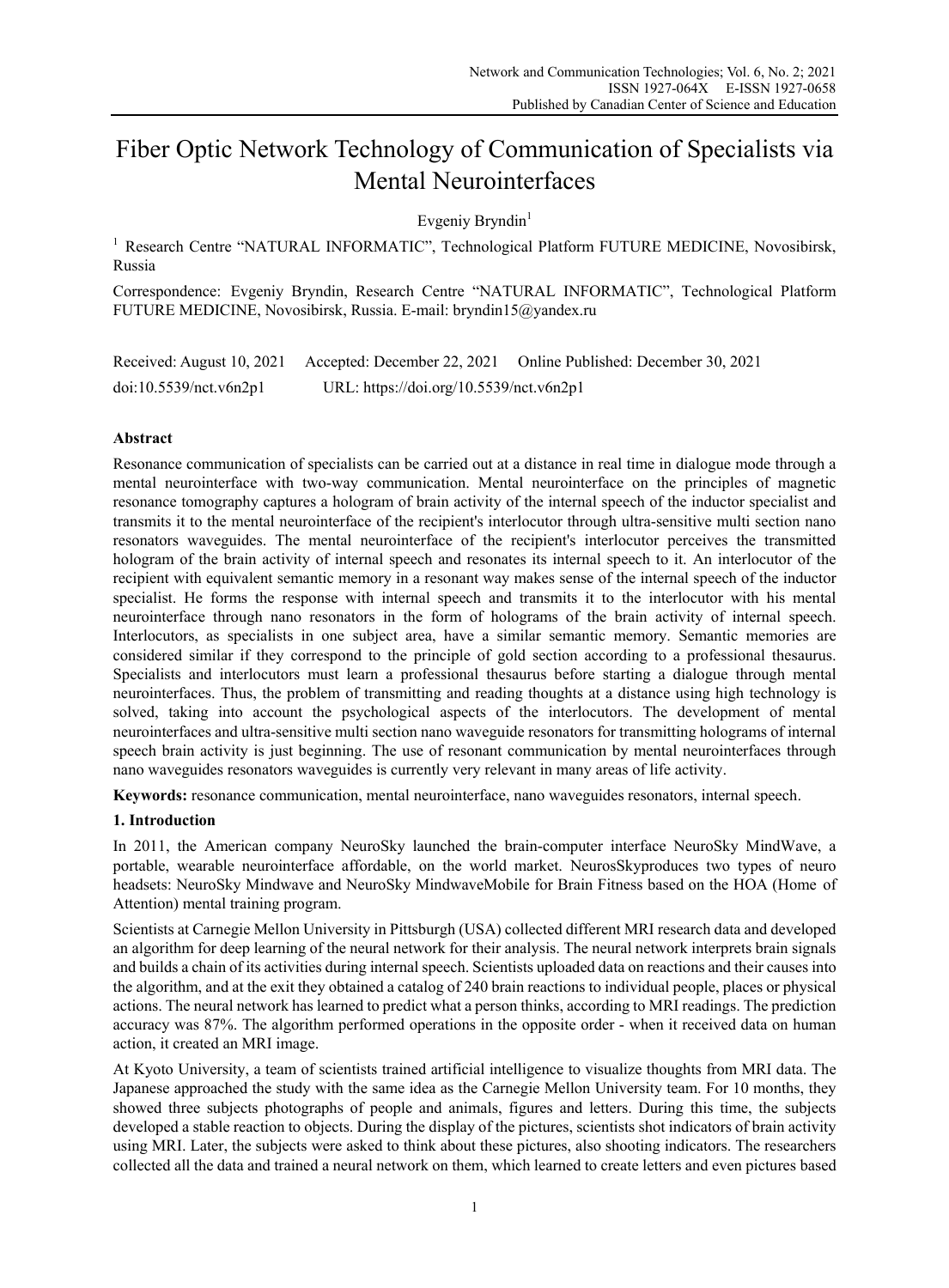on the results of MRI, which are submitted to it for entry. Playback accuracy is quite high. Some image images are similar to a set of pixels, and some are like a slightly blurred photo of the original picture.

At the University of California, San Francisco, scientists have developed a neuroimplant and software that translates human brain activity into words and sentences. The implant is introduced into the brain, into the speech departments. The device captures brain activity and transfers it to the program. The output is synthesized speech. To simulate speech, implant developers investigated brain activity of dozens of subjects and compared data with movements of the vocal tract during this study. The result is a virtual model of each patient's speech apparatus. Simulated movements translated into sounds. The neural network was responsible for data analysis and speech synthesis. It was she who deciphered the brain commands and transformed them into a voice. The researchers used two machine learning algorithms. The first is a decoder that converts brain activity patterns generated during speech into virtual voice path movements. The second is a synthesizer that turns these movements into synthetic.

Internal speech recognition devices and software form together Brain-Computer Interface (BCI) technology neurointerfaces. Through BCI, the brain and electronic devices exchange information. The technology for translating brain activity into speech is real. Internal speech can be controlled through a computer by manipulators and write individual words to those who are deprived of the ability to speak, through BCI. There are results in this direction, but not for the mass use of technology.

Elon Musk announced tests of Neuralink thought reading chips injected into the human brain in 2021. A non-standard Neuralink device, the purpose of which is based on communication between people and computers without using additional peripherals. A thought chip may be ready for human trials by the end of this year. One of the main tasks is to increase the capabilities of a person as a whole organism and the functions of the psyche: memories, reactions and others.

Mark Zuckerberg is developing technology that will allow people to read each other's thoughts and communicate using brainwaves can be a reality. Created by Facebook last year, the Building 8 research division is working to develop a new technology that is very reminiscent of reading thoughts. Facebook's Building 8 group is developing a hardware project using neuroimaging and electrophysiological data, which will lead to the creation of the so-called "communication platform of the future.

Elon Musk and Mark Zuckerberg are working on the secret projects of Neuralink and Building 8, respectively. The problem is that their development is based on invasive intervention, brain surgery will be required in the future. This makes this future too distant. It will take a long time to deploy technology that people willingly inject into their bodies through brain surgery.

Scientists are trying to figure out exactly where a person's thought is born and which part of the brain is responsible for this. One theory suggests that sensations and thoughts appear between the cortex of the brain and the inner surface of the skull, where there is brain fluid. The author of this hypothesis, Russian neurologist Andrei Bryukhovetsky, also suggested that the brain biofield emits special microwaves that are measurable. We managed to capture weak signals from all parts of the brain that are washed by brain fluid. These are temporal, occipital, parietal, right and left frontal lobes. That is, get confirmation that the brain really emits internal microwaves. Andrei Bryukhovetsky hopes for microwave transmission of thoughts over the distance.

The article discusses the resonance technology of communication of specialists through mental neurointerfaces with two-way communication through ultra-sensitive multisection nano resonators waveguides. The proposed technology of transmitting thoughts at a distance will change our lives.

## **2. Functions of Mental Neurointerfaces**

Mental neurointerfaces are needed for dialogue with thoughts in real time at a distance through fiber optic communication, using multi-channel wave nano resonators, based on the fixation and transmission of a magnetic resonance hologram of internal speech. Modern technologies allow you to start creating mental neurointerfaces.

# *2.1 Magnetic Resonance Fixation of Internal Speech by Mental Neurointerface*

Magnetic resonance imaging (MRI) today is used not only for diagnosis, but also for mapping the functional state of neural networks, allowing you to literally see the brain's work in real time (Ilya & Alexandra, 2020; Liu, Yan, Li, Gao, & Ding, 2020; Asadi, Wang, Olson, & Obradovic, 2020; Wang, X. et al., 2020; Mitsuhashi et al., 2021).

The ability to directly observe the dynamics of cognitive (cognitive) brain activity, internal speech appeared only with the introduction of functional magnetic resonance imaging technology into research practice.

A little more than two decades ago, employees of the American research organization AT & T Bell Laboratories described the principle of visualizing the activity of brain zones in real time using magnetic resonance imaging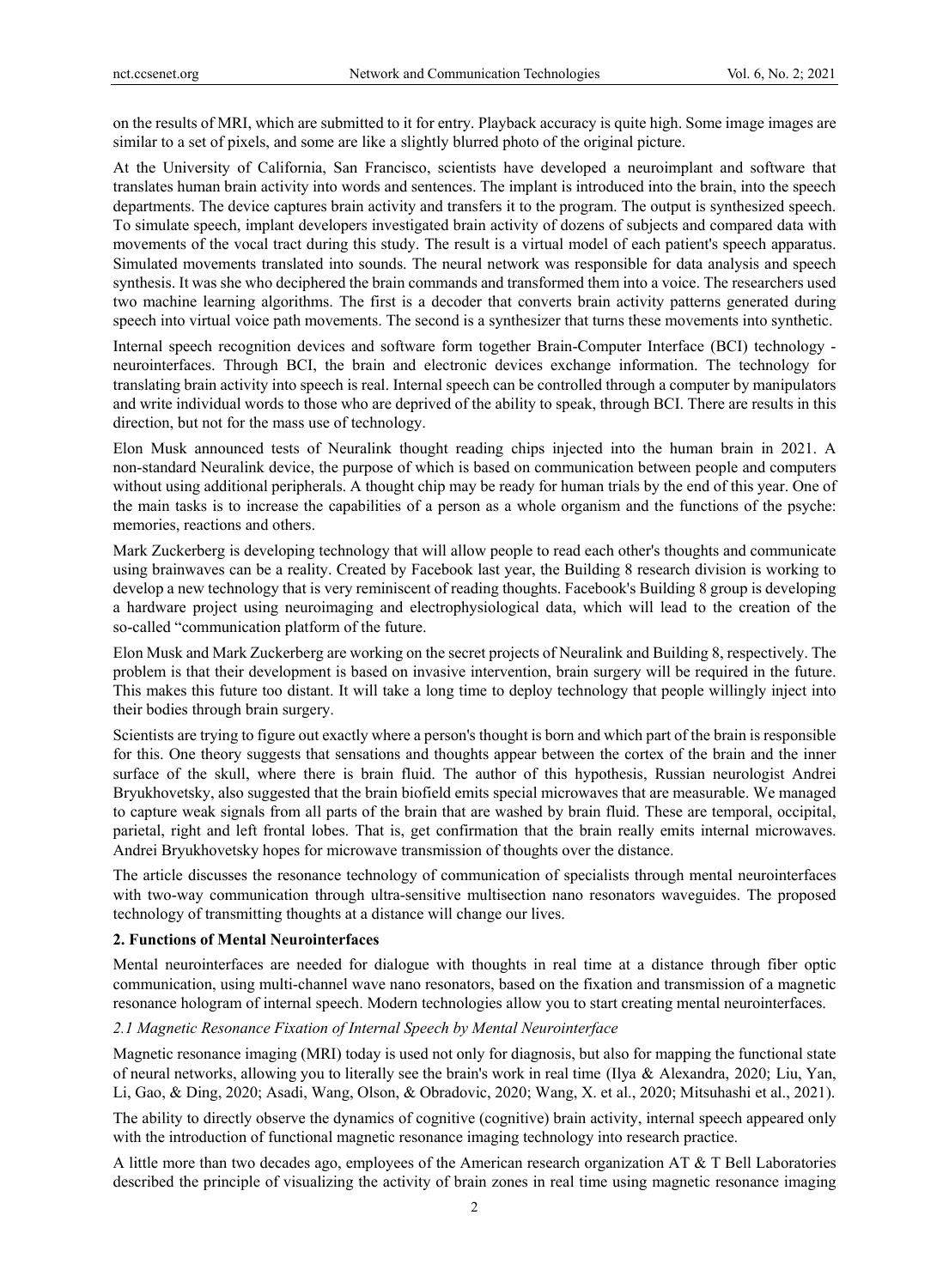(MRI). A dynamic study of active zones of brain structures at the time of their activity was first tested on a person two years after the first publication.

MRI (magnetic resonance imaging) is a diagnostic procedure based on the effect of nuclear magnetic resonance. Modern MRI techniques allow not only to visualize organs with high quality, but also to investigate their function. Due to the absence of ionizing radiation, this method can be used without restrictions and repeated studies are repeatedly carried out.

It follows that the relative magnitude of the MRI signal can serve as a measure of the activity of brain zones. Moreover, the results obtained under the control of electroencephalography on the visual cortex of the primate open brain suggest that the MRI signal is a linear response to the electrical activity generated by the active neural ensemble.

Functional MRI focused on BOLD effect detection is today the optimal tool for mapping neuronal activity, more precisely, the functional state of neural networks - the basis for visualizing our thoughts and ideas. Using FMRT, you can literally see how our brains activate internal speech in real time.

The neurobiological technology of the "brain-computer interface" is closely associated with FMRT technology. We are talking about the possibility with the help of an electroencephalogram to obtain a display of a stable hologram of the bioelectric activity of the brain, tying it to the function of brain structures and the formation of new stable neural ensembles in them. The electroencephalogram is a source of information on intracerebral events. At the same time, FMRI makes it possible to visualize the real temporal and spatial dynamics of the brain. If you briefly describe the most general route of activation of brain structures during internal speech, then after the start, the broad cortical fields of the brain are first involved in the work, and such a "cognitive route" in the cerebellum ends.

Psychology is one of the most promising areas of use of neuroimaging technology by FMRT, because this scientific field is practically devoid of ideas about the localization (in the anatomical sense) of cognitive functions.

In one of the works of American researchers, an attempt was made to answer the question of the localization of brain structures designed to classify such cognitive categories as equality and efficiency. It turned out that the emotional assessment of the "effectiveness," "justice" and "general benefit" of the decision is carried out by three different brain structures. The brain department, called the "shell" (lat. Putamen), is responsible for efficiency, the bark of the "islet" (lat. Insula) protects the interests of justice, a cumulative measure of efficiency and inequality, that is, utility, assesses the septal organ (lat. Septum), while other areas of the brain are involved in the cognitive process.

The number of publications devoted to various fundamental and applied aspects of functional magnetic resonance imaging and the problems of the brain-computer interface has been steadily growing in recent years (mainly abroad, there are practically no domestic works on this list). The development of relevant technologies opens several promising application areas at once.

The development of cognitology, a direction of neurosciences that studies the basic mechanisms of the brain's work: "mental strategies," their localization, dynamics, ways of using and improving in everyday life, also opens up great prospects. The so-called "interactive stimulation" makes it possible to organize educational (therapeutic) feedback directly through the "interested" brain structure. By visualizing the cingulate gyrus or hippocampus, you get a chance of "direct conversation" with the brain.

When a person intentionally pronounces something to himself, the lower frontal gyrus (Brock's area) is active. Internal speech is associated with the state of passive brain work. The neural network of the passive mode includes the medial prefrontal cortex, the lateral parietal cortex, the posterior part of the cingulate gyrus and the entorhinal cortex (*Figure 1)*.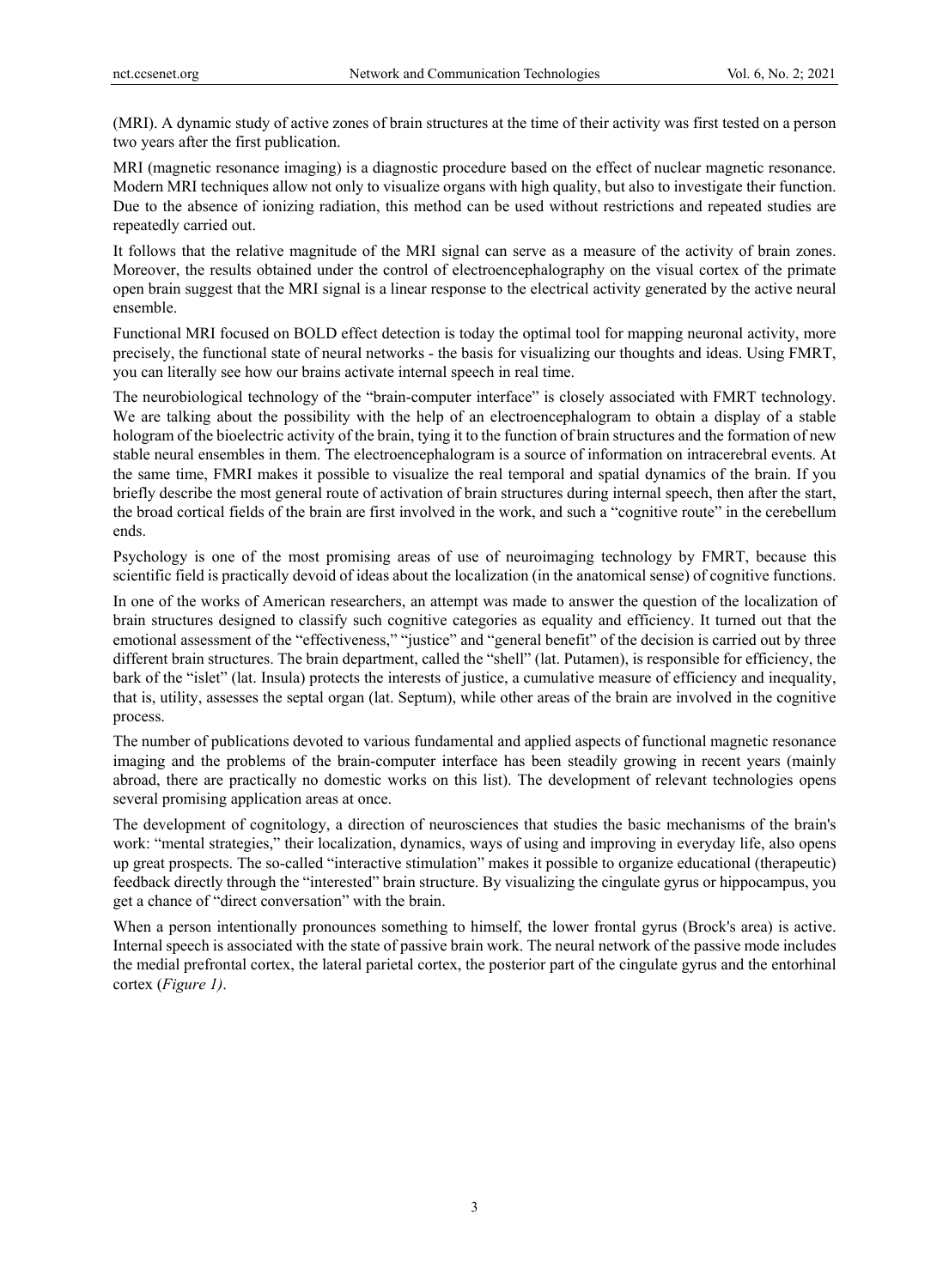

Figure 1. Brain functions.

Knowing how the brain is activated, it is possible to restore a person's internal speech through a resonant energy trace. Using non-invasive nanotissue that absorbs the brain activity of internal speech, it is possible to transfer this activity through mental neurointerface to another person (Bryndin, 2018; 2021).

Then it becomes possible to exchange the thoughts of people with similar semantic memory, based on the resonance of equivalent brain activities of thinking. Semantic memories are considered similar if they correspond to the principle of gold section according to a professional thesaurus, according to spherodynamics. Spherodynamics is a scientific discipline whose goal is to master the method of volume thinking. The simplest logical and mathematical constructions make it possible to clearly assess the principle of Unity of the World, perfectly known even in ancient times, but practically ignored by most modern scientists.

Formula:  $F = A^{(2/3)6}$  is sensor code that exhibits the seven-dimensional structure of the human sensory space, where  $A = 240.2402$  is the universal World Constant,  $F = 1, 6180...$  - "golden proportion." At the same time, seven subspaces are resonantly interconnected, and the excitation of one of them, for example, by proper sound extraction, automatically excites the rest. And this is Unity with the whole World.

Semantic memory is memory for words, concepts, rules and abstract ideas; it is necessary to use the language. According to Tulving: "This is a mental thesaurus that organizes a person's knowledge of words and other verbal symbols, their meanings and references, about the connections between them and about the rules, formulas and algorithms for manipulating these symbols, concepts and relationships." Semantic memory has a much larger number of storage options, a much larger number of ways to establish relationships between concepts than figurative memory. Semantic memory is a very flexible, reconstructive, associative, and multimodal system. This is crucial in investigating questions regarding cognitive and neural dependencies in supporting cognition more broadly. Words have a high degree of imagination and specificity and are presented energetically with the help of sensory organs. Semantic wealth is a reflection of how many definitions and situations a word or concept is associated with.

Significant advances have appeared in experimental methods about the role of the hippocampus in semantic memory. Hippocam makes a solid contribution to maintaining semantic memory. Research has deepened the understanding of how words, concepts and meanings, as well as episodes and events, are created and preserved in memory and provide a new understanding of our two most typical human abilities: memory and language. Semantic memory in its entirety rests on the hippocampus, but still goes beyond it. In fact, there is significant neuroanatomical overlap (duplication) in the semantic network and the network of the passive mode of operation of the brain. The role of the hippocampus in tracking and determining the relationship between words in semantic memory in a manner similar to how the hippocampus tracks and determines the location in the surrounding space. The hippocampus promotes the tracking and construction of semantic associations between words. Scientists claim that the hippocampus plays a role in the prognostic processing of the language. HFB hippocampal power patterns were compared to each other based on semantic similarities calculated using LSA. The results showed that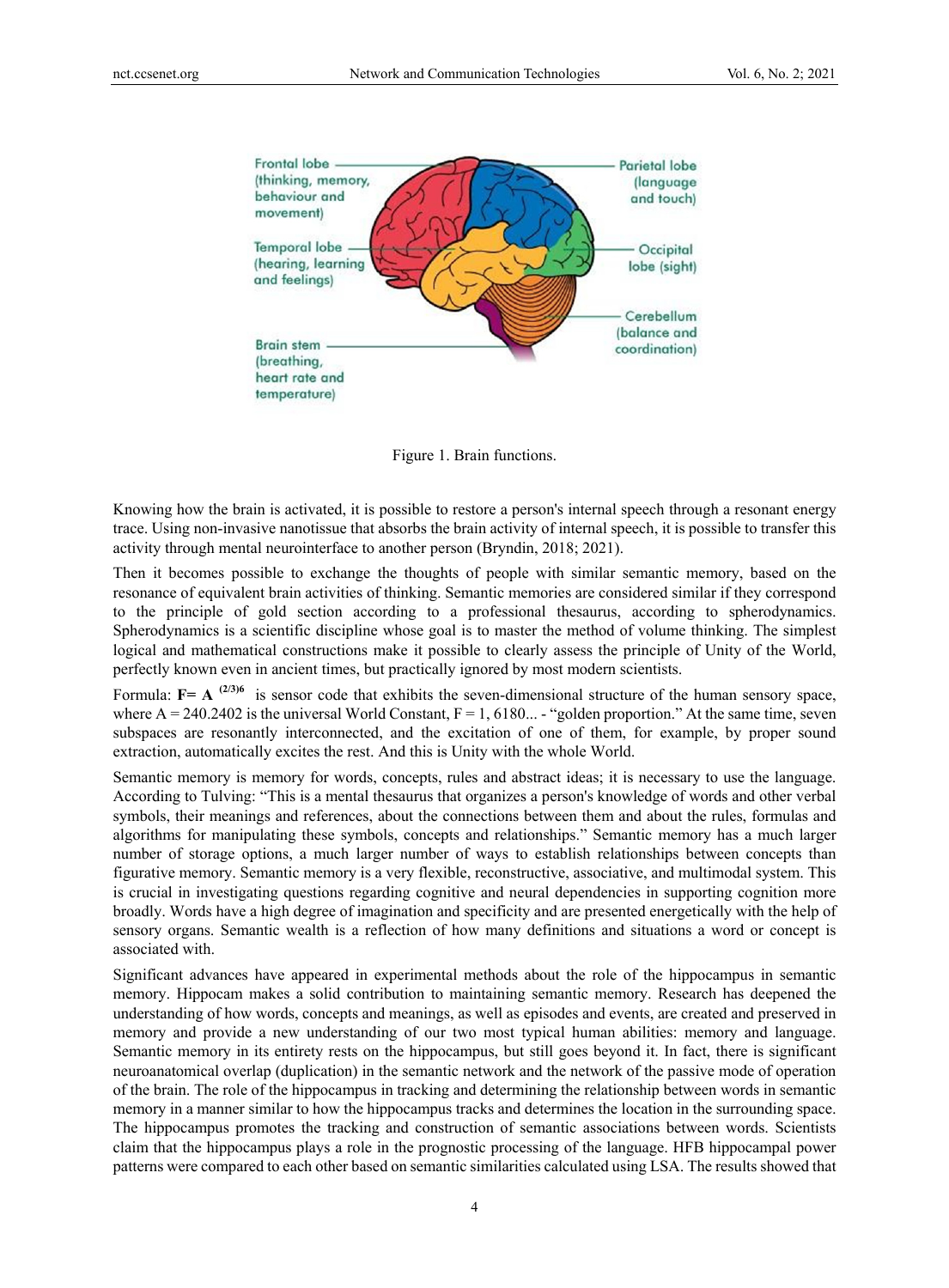the pre-activation patterns of HFB activity were similar for images that were closer in semantic value to each other (Duff et al., 2020).

Neurophysiologist, Stanford University professor Karl Pribram, based on holographic theory, explained many other phenomenal brain-related phenomena. Memory, as one of the central functions of the brain, has a distributed rather than localized character, and each part of the brain can contain an integer just as a piece of holographic film contains information on which an entire image is created. The holographic theory explains how the brain manages to store a huge amount of information in a small space. Each biological structure, starting from the cell level, is the source of a wide range of fields. All vibrations or vibrations of internal organs are coherent. It is coherent radiation that creates a holographic image. In biological organism coherent fields form dynamic space-time interference structure-hologram on the basis of reference radiation. The radiation of each point of the object is as a reference relative to all other points.

Only the holographic structure of the brain allows us to explain how information is stored in human memory during clinical death, when the physical body (and the brain in particular) does not function, the potential difference of brain cells is zero. Information, if stored in brain cells, must be erased. And this does not happen, and a person after intensive care still instantly recognizes his relatives and friends, friends and just acquaintances. The holographic model explains the fact of instant recognition. A person, seeing a familiar face, immediately recognizes him. The wave principle of holography allows you to almost instantly extract from the vault the information that is encoded using the wave process.

Russian scientist, academician P.P. Garyaev, creator of a new science - wave genetics - in his book "Wave Genome" notes: human memory has a distinctly pronounced and well-studied holographic nature.

Academician Treasurer writes: "Today, a paradigm begins to emerge that proclaims that our brain is a hologram, and what we feel and see is a holographic virtual process.

The formation of a multicellular organism is associated with an evolutionary pattern unknown to us, in which each specialized cell, combining into a multicellular structure with other specialized cells, must find the corresponding interaction of holographic fields and the combination of holographic space and time inherent in each cell. The organism is an innumerable combination of various self-developing evolving holographic spaces, fields, and formations. It becomes clear why our brains can hold up to 10 billion bits of different signals in memory. Apparently, the amount of this knowledge is even greater, and the cells of sensory systems, which would seem to have only touch, sense of smell, hearing and vision, respond to other factors with holographic signs.

Berkeley neurophysiologists Russell and Karen Devalua made the crucial discovery. They transformed black and white cells into simple wave forms by the Fourier method. Devalua then conducted experiments to find out how brain cells in the visual part of the cerebral cortex respond to these new wave forms. The result shocked the scientific world: brain cells did not respond to the original images (black and white cells), but to the wave forms of these images. The discovery of Devalua was subsequently confirmed in many laboratories around the world.

Other brain tissue, if necessary, takes part in the electrical interaction between brain nerve cells, or neurons. Neurons have tree branches, and when the electrical signal reaches the end of one such branch, it propagates further in the form of waves, exactly as we observe on the surface of water. Since neurons are closely adjacent to each other, divergent electrical waves are constantly superimposed on each other. Neural holograms are created that are multiple and subtle in nature. Waves can create an endless kaleidoscopic series of interference paintings in which the adaptability of the brain is rooted on the principle of holography. The holographic principle invariably appears in the wave nature of the interaction of brain nerve cells.

The experiments of academician N.P. Bekhtereva showed that brain activity is performed in accordance with quantum laws. They strongly confirmed that the human brain is an organ that generates wave structures that are adequate to forms of the outside world. Based on these studies, physiologist A.N. Lebedev put forward "an assumption about recording perceived information and storing it in memory in the form of stable holographic patterns formed by different phases of coherent non-extinguishing waves of neural activity that appear in different places in the brain. The waves themselves are a combination of different frequency oscillations, wherein waves of the same frequency can differ in phases and amplitudes. The packet of waves of the same frequency with different phases, scientists began to consider the simplest unit of memory.

The source of the holographic recording is wave processes and pulses arising during the operation of nerve cells, while information is encoded on a plurality of neurons interacting with each other. The holographic model perfectly describes the properties of information distribution in brain neural networks. Currently, there is no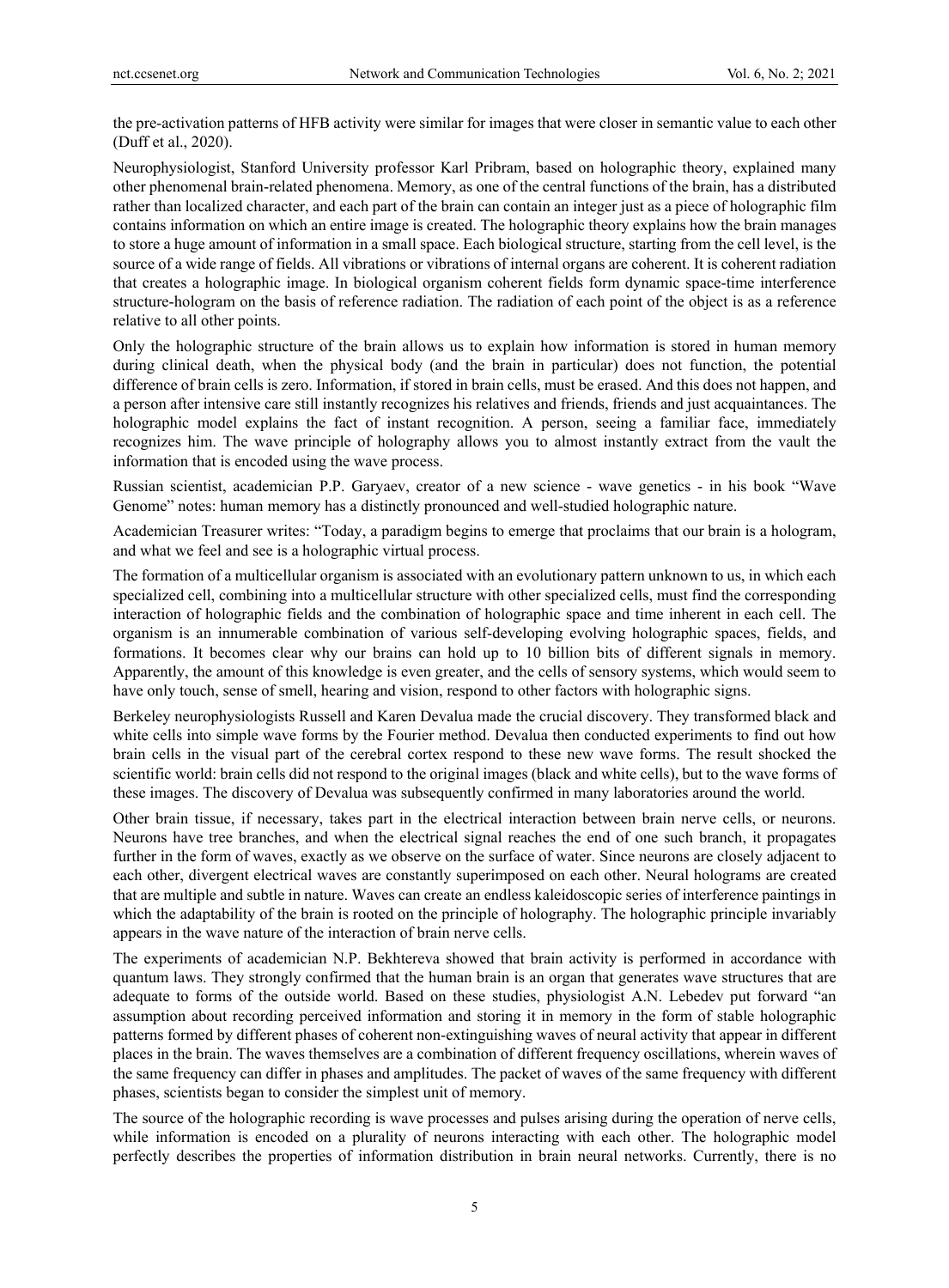method that shows the distribution of information at any point in the information store with such clarity and certainty as the mathematical apparatus of holography does.

According to Professor Bergson's hypothesis: "The nervous system and, above all, the brain" extinguishes "most of the sensory stimuli at the entrance of individual consciousness. Moreover, only information that requires close attention and response is selected from them.

The holographic principle also helps explain why people can determine the source of sound without turning their heads. A hologram is a virtual image that has emerged where it does not exist. Our internal speech senses indicate the presence of this virtual image.

Functional magnetic resonance imaging technologies are a powerful tool that allows you to achieve high-quality fixation of the hologram of the activity of internal speech of the human brain. The introduction of FMRI technologies in various areas of human activity - neuro marketing, professional casting, evaluation of the effectiveness of educational programs, "detection" of lies, etc., will have a huge impact on the further development of mental neurointerfaces.

### *2.2 Functional Modes of Mental Neurointerfaces*

Provision of resonant communication of specialists through mental neurointerfaces is carried out using the following modes: request for dialogue, readiness for dialogue, mode of transmission of internal speech, confirmation of mental communication, mode of testing of mental communication.

A dialogue request is made to check the readiness for communication. The mode is activated by interlocutors-inductors before the beginning of mental communication.

The mode of readiness for dialogue was introduced to confirm the consent of the recipient interlocutor to mental communication.

The internal speech mode of the inductor is activated after receiving a signal from the recipient of readiness for mental communication. In this mode, magnetic resonance hologram of internal speech of inductor is transmitted to recipient.

The mental communication confirmation mode is activated after activation of brain activity of the recipient by magnetic resonance hologram of inductor. This mode confirms the activation of the recipient's internal speech.

The mental communication test mode is entered to configure it. It is turned on to check the similarity of the internal speech of the inductor and the recipient. The check is carried out using texts.

After setting up mental communication, the interlocutors will activate the dialogue with internal speech.

#### **3. Nanoresonators**

Nanoresonators consists of two comb-like intersecting sound or photon-crystal waveguides at the point of intersection forming resonance chamber. Slots are made in zone of resonant chamber, at that length of slot is not less than 2 times its width. Slots can be located at equal distance from center of intersection of resonant chamber diagonals. In addition, the slits may be disposed within the waveguide and may also be filled with a nonlinear optical material such as chalcogenide glass. Optical or sound transistors serve to create buffer elements that can store information directly in optical or audio form for several seconds. The nanoresonator can be calculated for different wavelength ranges. For example, for the wave range used in telecommunications (1.30-1.65 μm). It may also be an optical wavelength range (0.39-0.75 μm) or an audio range. Simple geometry of nanoresonators makes it possible to manufacture them by high-tech means (Asadi et al., 2020).

The sound resonator amplifies the hologram of internal speech. The amplified hologram is transmitted by the mental interface to the fiber optic network.

# **4. Fiber Optic Network**

Fiber-optic lines can be used to transmit magnetic resonance holograms in the optical range. Fiber-optic communication lines are specialized communication lines over which information is transmitted by a light beam in a certain encoding. This technology is primarily used to transmit data in local and global networks over a sufficiently long distance. In such networks, fiber is used. and data is transmitted by a beam of light. The sending device encodes the information as packets. Then the data is translated into the format that can be transmitted using light. Almost instantly, the data reaches the receiver and is translated into a format understandable to the recipient. Depending on the type of active equipment used, the transfer rate can be tens of gigabytes and even terabytes per second.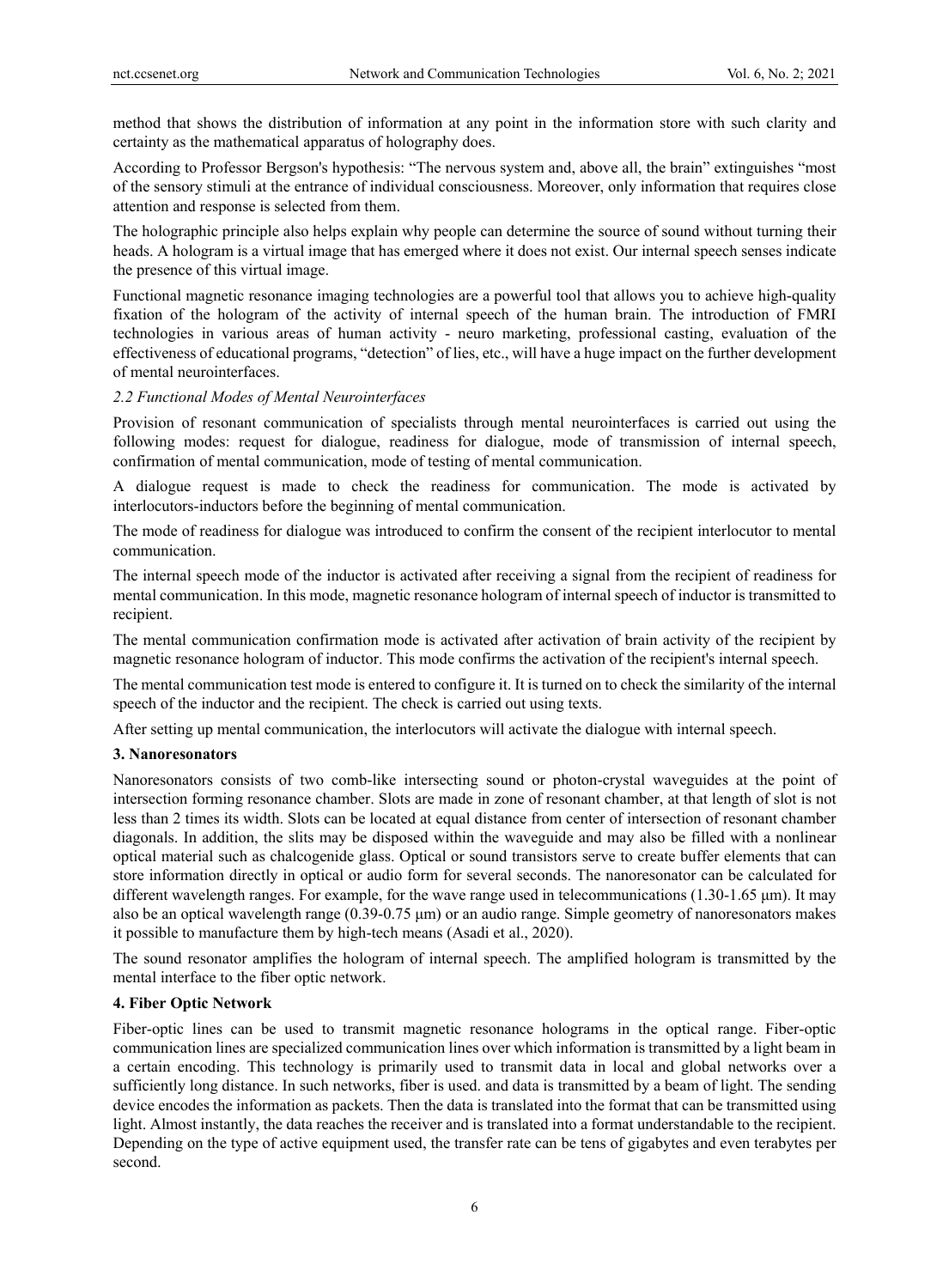In addition to unique throughput characteristics, fiber-optic communication lines have another valuable property low losses and insensitivity to electromagnetic fields. They allow you to combine jobs at any distance in various areas of activity (Bryndin, 2020b). Well-scale demonstration of distributed pressure sensing using fiber-optic DAS and DTS (Ekechukwu & Sharma, 2021). Investigation of the heat distribution in dry friction systems during fade and recovery using fiber-optic sensing and infrared technology (Albers, Klotz, Fink, & Ott, 2021). Easychair preprint performance of effect for XPM and FWM in fiber optics (Abood & Hamdi, 2021). Blood glucose measurement using fiber optics for non-invasive device (Sandesh & Vipul, 2021). Modified structure of photonic crystal fiber with dispersion and confinement loss properties for wideband applications (Bashir, 2021). A survey on integrated access and backhaul networks (Zhang, Kishk, & Alouini, 2021). Uncertainties in measuring soil moisture content with actively heated fiber-optic distributed temperature sensing (Wu, Lamontagne-Hallé, & McKenzie, 2021). A High-dynamic-range digital RF-Over-Fiber Link for MRI receive coils using delta-sigma modulation (Fan et al., 2021). christoph füllner*.* KIGLIS: smart networks for smart cities (Bogdoll et al., 2021). Breakthrough or heresy fiber optic cleaning without inspection (Edward, 2021). Investigation of the possibilities of developing an aircraft data system based on fiber optic sensors (Minaxanım & İslam, 2021).

Due to the low attenuation of the light signal, optical systems can combine work areas at significant distances (more than 100 km) without the use of additional repeaters (amplifiers). Fibre-optic communication provides reliable protection against unauthorized access and interception of confidential information. This ability of optics is due to the lack of radiation in the radio range, as well as high sensitivity to oscillations. In case of wiretapping attempts, the built-in monitoring system can turn off the channel and warn of a suspected hack. The use of fibre-optic communication lines allows you to easily increase the computing capabilities of local area networks by installing faster active equipment, without replacing communications.

# **5. Conclusion**

The basis of natural phenomena is resonance, as the process of its stability, as well as the law of gold section. as a measure of harmony. On these two basic natural foundations, the resonant technology of mental communication of people with neurointerfaces is built.

The proposed technology of resonant communication with internal speech by mental neurointerfaces with two-way communication through fiber optic communication using multi-channel wave nano resonators requires additional interdisciplinary research by specialists in related professions to effectively combine different technologies and make widespread use of thought dialogue for practical purposes.

The resonant technology of mental communication of people with neurointerfaces ensures the secrecy and effectiveness of dialogue and can be used in various spheres of life. Mental neurointerfaces will have many areas of use and a huge spread among specialists in various professions and even among the population for intimate dialogue. When the mental neurointerface is revealed all opportunities, then they will be used, if not all, then most, while all spheres of society will undergo changes. It is worth morally and technologically preparing for such changes and knowing at least the principles of work, so that when the time comes not to be left behind everyone.

Mental neurointerfaces are perhaps one of the most fantastic technologies, the development of which brings us closer to a new, unlike today, world of the future. The resonant technology of mental communication of people with neurointerfaces is potentially very powerful technology, it can significantly change not only human society, but also the person himself. A common understanding will become a criterion for communication. Empathy will help us accurately predict the behavior of other people to communicate and work with themselves like that. In an experiment conducted by Charles Tarth, professor of physiology at the University of California, the answer was: "What happens if two or more people try to design the same imaginary reality - so that their mental waves are superimposed so that a hologram of a new world arises?" Tart found two high school students, Ann and Bill, who could enter a deep trance, and were also quite skillful hypnotists themselves. He got Anne to hypnotize Bill, and Bill to hypnotize Anne in that state. Tart suggested that thanks to such an unusual procedure, the connection between them should be strengthened. And he was right. When in this mutual hypnotic state they opened their eyes, in a matter of seconds both were on the shore.

Despite all the favorable conditions for the development of neurointerfaces, the probability that they will reach such heights is quite high, but not equal to 100%. There is always a chance of unforeseen circumstances. For example, researchers and engineers will not be able to overcome the existing difficulties in implementation, because of which the technology will cease to develop or if the device is too expensive for widespread use. And yet, given all the factors, the probability of such an outcome is very unlikely, the maximum development will be delayed for a couple of decades. So all we have to do is wait or make our own contribution to the development and spread of this technological miracle.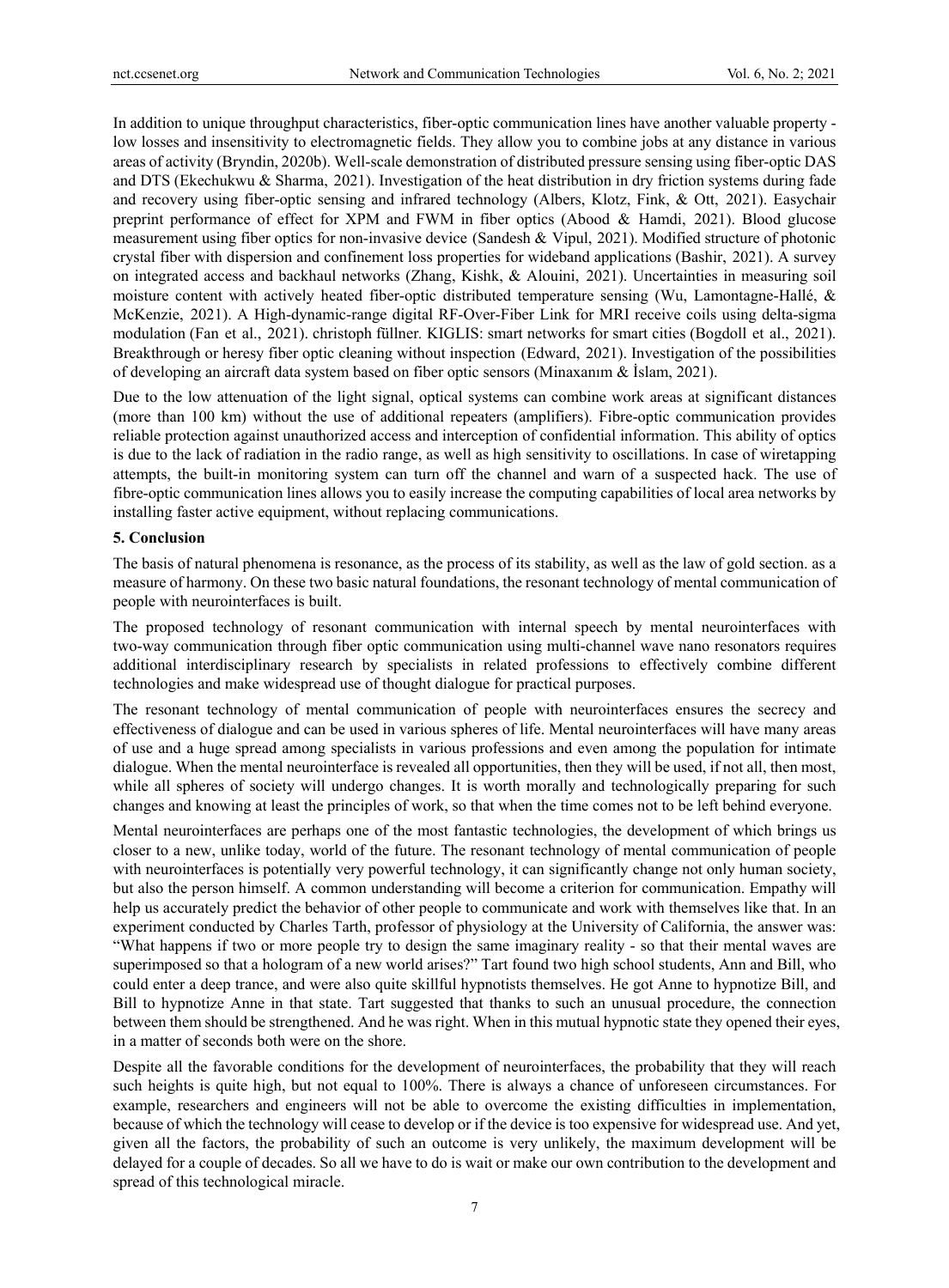The development of resonant communication technology in the future can contribute to the transfer of holographic information of semantic memory of one person to another person. On the basis of numerous experiments performed at the Institute of Clinical and Experimental Medicine at the Siberian Branch of the Russian Academy of Sciences, Academician Treasurer came to the conclusion: "A living creature (soul) first designs itself in the form of a holographic field image and on the basis of this particular image builds its own, specific earthly biochemical body." Academician of the Russian Academy of Sciences Garyaev and his colleagues experimentally proved that such a hologram arises even before the birth of a holistic organism. Roughly speaking, information coming from the outside in relation to the embryo causes its chromosomes to create a certain wave image. "This image is a hologram and dictates to dividing cells when and where the legs, hands, head should grow. The wave image is filled with matter just as the mold is filled with casting, "writes Garyaev. On the principles of photodynamics, it will be possible to transfer a holographic copy of a person to a biorobot.

#### **References**

- Abood, M. S., & Hamdi, M. (2021). EasyChair Preprint Performance of Effect for XPM and FWM in Fiber Optics. Conference: International Conference on Emerging Technologies and Intelligent Systems (ICETIS 2021). Malaysia.
- Albers, A., Klotz, T., Fink, C., & Ott, S. (2021). Investigation of the heat distribution in dry friction systems during fade and recovery using fiber-optic sensing and infrared technology. *Friction*, 1-14. https://doi.org/10.1007/s40544-021-0506-4
- Asadi, N., Wang, Y., Olson, I., & Obradovic, Z. (2020). A heuristic information cluster search approach for precise functional brain mapping. *Human brain mapping*, *41*(9), 2263-2280. https://doi.org/10.1002/hbm.24944
- Bashir, K. (2021). Modified Structure of Photonic Crystal Fiber with Dispersion and Confinement Loss Properties for Wideband Applications. *Journal of Independent Studies and Research Computing*, *17*(2).
- Bogdoll, D., Matalla, P., Füllner, C., Raack, C., Li, S., Käfer, T., ... & Bonk, R. (2021). KIGLIS: Smart Networks for Smart Cities. *arXiv preprint arXiv:2106.04549*. https://doi.org/10.1109/ISC253183.2021.9562826
- Bryndin, E. (2020a). Transformation Modeling of Nanostructures by Cognitive Systems according to Big Smart Data. Chepter 3, Pages: 21-28. / Book "New Materials: Preparation, Properties and Applications in the Aspect of Nanotechnology" (P. 250). USA: Nova Science Publisher.
- Bryndin, E. (2020b). Implementation of international telemedicine network with rapid coronavirus registration by resonant technology to neutralize the pandemic. *Computational Biology and Bioinformatics*, *8*(2), 29-35. https://doi.org/10.11648/j.cbb.20200802.11
- Bryndin, E. (2021). Mental Communication of Internal Speech with Communicative Associative Robot via Spectral Neurointerface. *American Journal of Applied Psychology*, *10*(3), 55-64. https://doi.org/10.11648/j.ajap.20211003.11
- Bryndin, E. G. (2018). Psychological and social aspects formations of thinking, consciousness and behavior. *SM Physical Medicine & Rehabilitation*, *2*(1), 1-5.
- Duff, M. C., Covington, N. V., Hilverman, C., & Cohen, N. J. (2020). Semantic memory and the hippocampus: revisiting, reaffirming, and extending the reach of their critical relationship. *Frontiers in Human Neuroscience*, *13*, 471. https://doi.org/10.3389/fnhum.2019.00471
- Edward, F. (2021). Breakthrough or Heresy Fiber Optic Cleaning without Inspection.
- Ekechukwu, G. K., & Sharma, J. (2021). Well-scale demonstration of distributed pressure sensing using fiber-optic DAS and DTS. *Scientific reports*, *11*(1), 1-18. https://doi.org/10.1038/s41598-021-91916-7
- Fan, M., Brown, R. W., Gao, X., Mandal, S., Petropoulos, L., Yang, X., ... & Fujita, H. (2021). A high-dynamic-range digital RF-over-fiber link for MRI receive coils using delta–sigma modulation. *Review of Scientific Instruments*, *92*(6), 064708.
- Ilya, S. B., & Alexandra, P. (2020). Transcranial magnetic stimulation in cognitive neuroscience: Methodological basis and safety. *Российский журнал когнитивной науки*, *7*(3), 25-44. https://doi.org/10.47010/20.3.2
- Liu, L., Yan, X., Li, H., Gao, D., & Ding, G. (2020). Identifying a supramodal language network in human brain with individual fingerprint. *NeuroImage*, *220*, 117131. https://doi.org/10.1016/j.neuroimage.2020.117131
- Minaxanım, A., & İslam, İ. (2021). Investigation of the possibilities of developing an aircraft data system based on fiber optic sensors. Conference: Fevral məruzələri 2021, Bakı